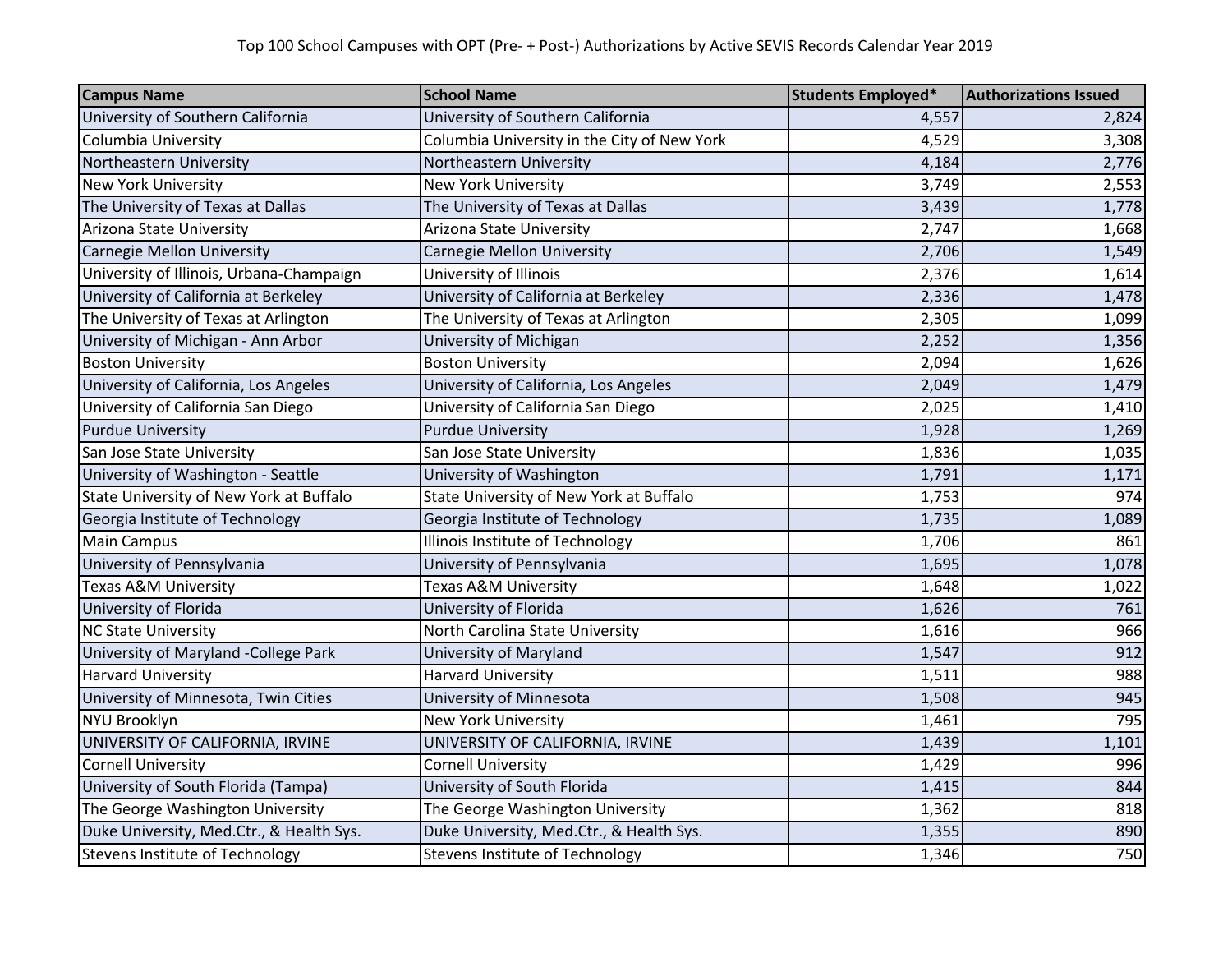| University of Texas at Austin         | University of Texas at Austin                   | 1,309 | 790 |
|---------------------------------------|-------------------------------------------------|-------|-----|
| <b>University Park</b>                | The Pennsylvania State University               | 1,309 | 863 |
| University of Houston                 | University of Houston-System                    | 1,307 | 718 |
| University of Illinois at Chicago     | University of Illinois at Chicago               | 1,295 | 787 |
| <b>Stanford University</b>            | <b>Stanford University</b>                      | 1,260 | 742 |
| Academy of Art University             | <b>Academy of Art University</b>                | 1,251 | 787 |
| <b>Greenwich Village Campus</b>       | The New School                                  | 1,226 | 684 |
| University of Cincinnati              | University of Cincinnati                        | 1,195 | 706 |
| <b>Syracuse University</b>            | <b>Syracuse University</b>                      | 1,181 | 769 |
| Indiana University Bloomington        | Indiana University                              | 1,140 | 715 |
| The Ohio State University - Columbus  | The Ohio State University                       | 1,129 | 769 |
| <b>Stony Brook University</b>         | State University of New York at Stony Brook     | 1,106 | 746 |
| Northwestern University               | Northwestern University                         | 1,097 | 785 |
| New Jersey Institute of Technology    | New Jersey Institute of Technology              | 1,048 | 564 |
| Massachusetts Institute of Technology | Massachusetts Institute of Technology           | 1,035 | 664 |
| University of Wisconsin-Madison       | University of Wisconsin-Madison                 | 974   | 680 |
| The University of Chicago             | The University of Chicago                       | 967   | 692 |
| University of California, Davis       | University of California, Davis                 | 966   | 704 |
| <b>New Castle</b>                     | <b>Wilmington University</b>                    | 934   | 259 |
| Rochester Institute of Technology     | Rochester Institute of Technology               | 911   | 511 |
| California State University Fullerton | California State University Fullerton           | 871   | 499 |
| Fordham University - Lincoln Center   | Fordham University                              | 862   | 646 |
| Texas A&M University-Kingsville       | Texas A&M University-Kingsville                 | 859   | 352 |
| Iowa State University                 | lowa State University of Science and Technology | 841   | 544 |
| Rutgers-New Brunswick/graduate        | Rutgers, the State University of New Jersey     | 836   | 464 |
| Univ. of North Carolina at Charlotte  | University of North Carolina at Charlotte       | 835   | 416 |
| <b>Yale University</b>                | <b>Yale University</b>                          | 801   | 582 |
| Michigan State University             | Michigan State University                       | 796   | 614 |
| University of Pittsburgh              | University of Pittsburgh                        | 792   | 572 |
| Washington University in St. Louis    | Washington University in St. Louis              | 784   | 607 |
| <b>UCLA-Extension</b>                 | <b>UCLA-Extension</b>                           | 775   | 446 |
| University of Rochester               | University of Rochester                         | 769   | 558 |
| Bernard M. Baruch College             | The City University of New York                 | 768   | 458 |
| PACE UNIVERSITY-NEW YORK CITY         | PACE UNIVERSITY                                 | 758   | 427 |
| State University of NY at Binghamton  | State University of New York at Binghamton      | 744   | 410 |